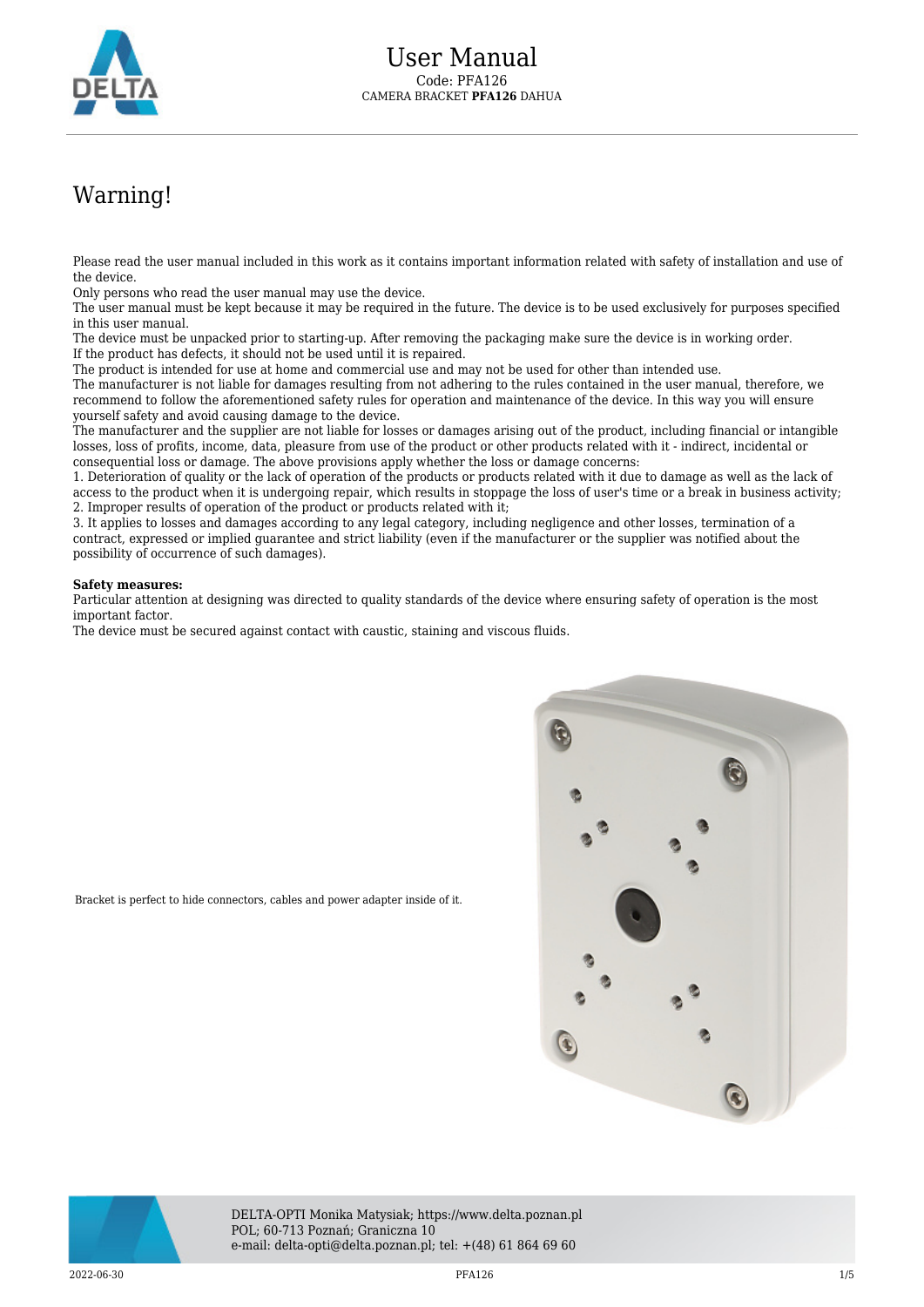

## User Manual Code: PFA126 CAMERA BRACKET **PFA126** DAHUA

| Suitable for cameras:           | DAHUA - documentation for download below.                                                    |
|---------------------------------|----------------------------------------------------------------------------------------------|
| Material:                       | Aluminum                                                                                     |
| Color:                          | White                                                                                        |
| Watertightness:                 |                                                                                              |
| "Index of Protection":          | IP66                                                                                         |
| Distance from mounting surface: | 85 mm                                                                                        |
| Weight:                         | $1.54 \text{ kg}$                                                                            |
| Dimensions:                     | $\cdot$ 125 x 200 x 55 mm - Internal dimensions<br>• 160 x 228 x 85 mm - External dimensions |
| Manufacturer / Brand:           | <b>DAHUA</b>                                                                                 |
| Guarantee:                      | 3 years                                                                                      |



Internal view:

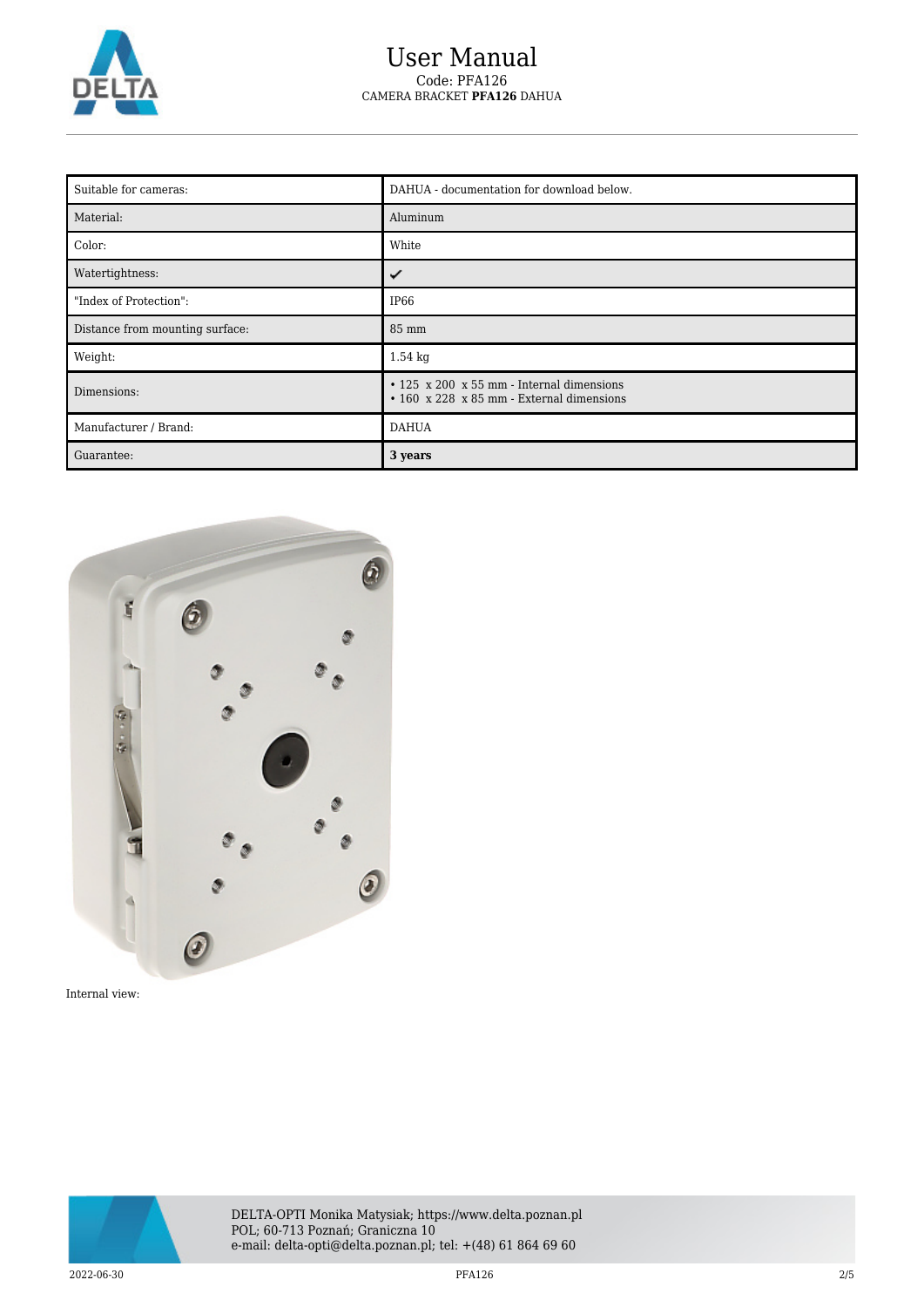



Bottom view:



Wall mounting side view:



DELTA-OPTI Monika Matysiak; https://www.delta.poznan.pl POL; 60-713 Poznań; Graniczna 10 e-mail: delta-opti@delta.poznan.pl; tel: +(48) 61 864 69 60

 $2022{\cdot}06{\cdot}30$   $3/5$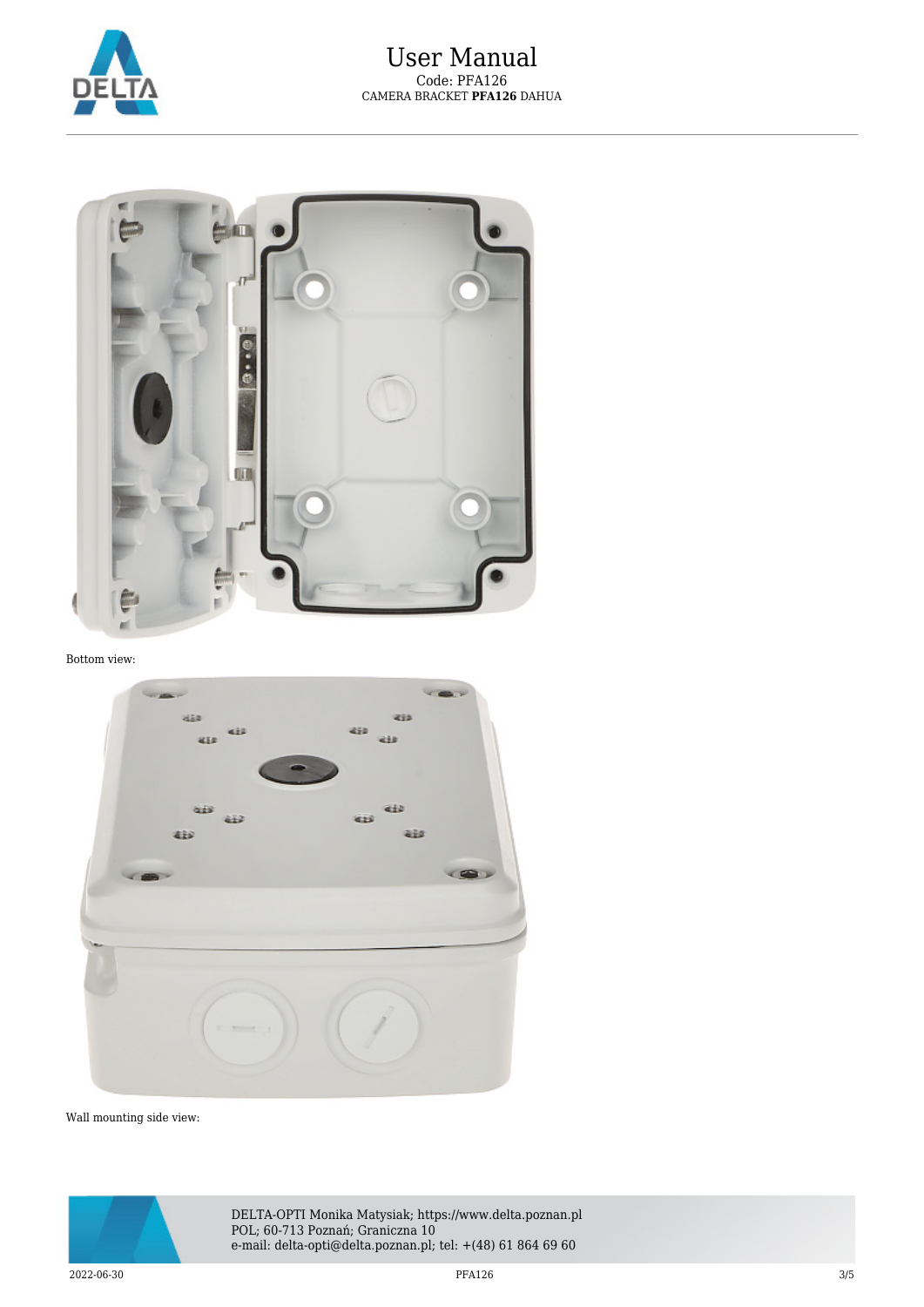



Bracket dimensions:



In the kit:



DELTA-OPTI Monika Matysiak; https://www.delta.poznan.pl POL; 60-713 Poznań; Graniczna 10 e-mail: delta-opti@delta.poznan.pl; tel: +(48) 61 864 69 60

 $2022{\cdot}06{\cdot}30$  and  $4/5$